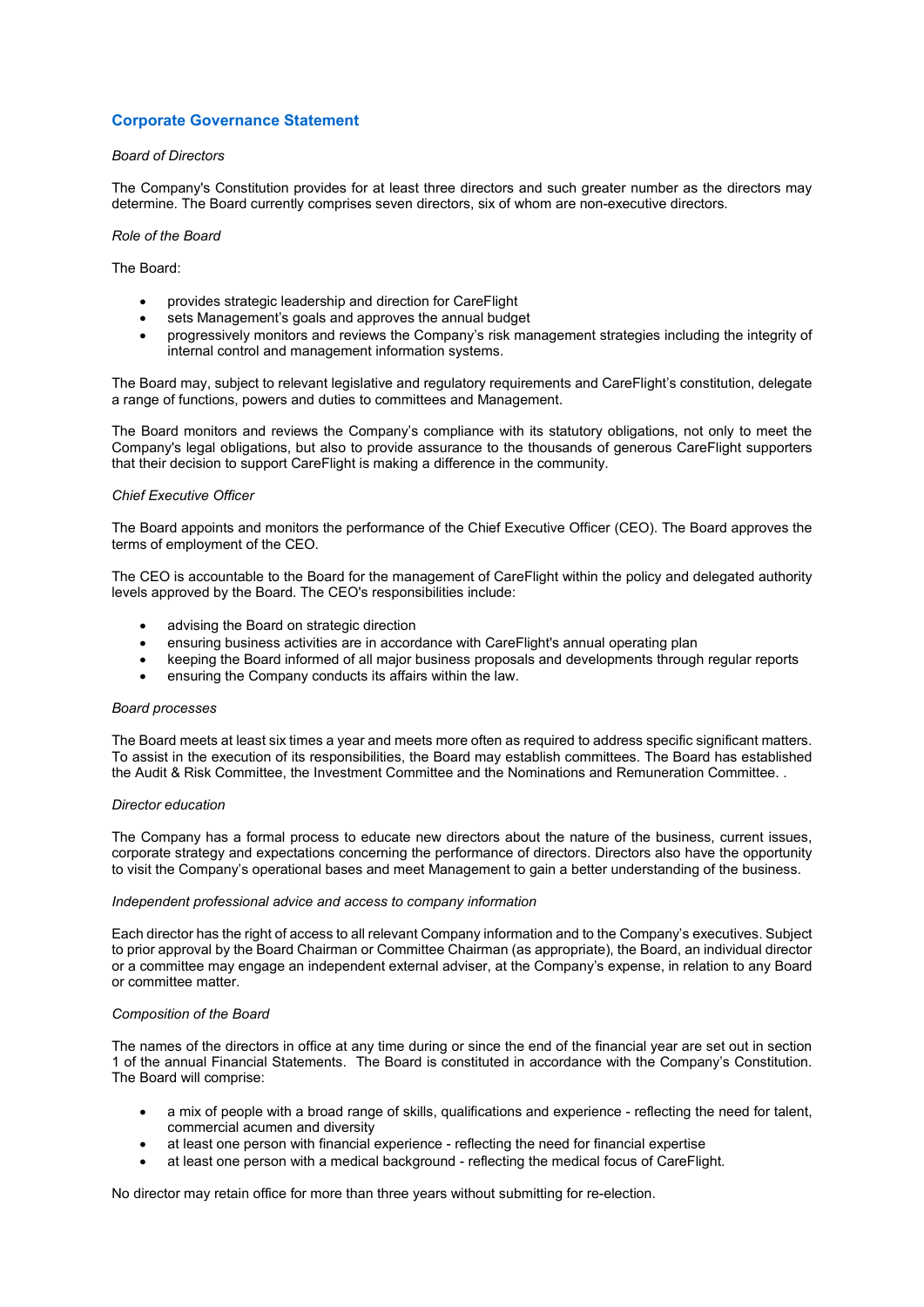## *Remuneration policies*

Subject to the qualification in the next paragraph, the non-executive directors serve in an honorary capacity and no remuneration is payable to them for their services as directors. They are however entitled to reimbursement of any out-of-pocket expenses incurred in the performance of their duties and responsibilities as directors.

The Chairman of the Board receives an allowance in recognition of the time he commits to the affairs of the Company above and beyond the normal role of a board chairman. The Chairman of the Audit & Risk Committee receives an allowance in recognition of the time he commits to the affairs of the Company above and beyond the normal role of a director. In addition, the Chief Executive Officer in his capacity as an executive director received remuneration in his role as a salaried officer. In accordance with the requirements of the NSW Charitable Fundraising Act 1991, these arrangements have been approved by:

- the responsible NSW Government Minister in accordance with Section 48 of the Act
- the CareFlight Board which approved the remuneration package as being on reasonable commercial terms
- a meeting of Members which confirmed the appointment, conditions of service and remuneration of the executive director
- a meeting of Members which confirmed the allowances paid to the Chairman of the Board and the Chairman of the Audit & Risk Committee

The Board considers the remuneration of the CEO and senior management and agrees the broad bands of salary levels for staff in general. The Board may obtain independent advice on the appropriate level of remuneration packages.

#### *Investment Committee*

The Board has determined to set aside part of CareFlight's available funds to establish an Investment Fund, the purpose of which is to support the objectives of CareFlight. The Board has approved a policy for the prudent and careful management of the Investment Fund which is set out in CareFlight's Investment Policy Statement. The Board has delegated authority to the Investment Committee to set broad guidelines and strategies for the management of these funds within the approved policy. One of the criteria for selecting investments for the Fund is that the investment must be capable of being liquidated within 12 months, if required to supplement cashflow.

The Committee comprises four directors, three of whom are non-executive directors. The Chief Financial Officer is also a member of the Committee.

#### *Nominations & Remuneration Committee*

The Nominations & Remuneration Committee assists the Board in fulfilling its responsibilities for the review of the Board's performance, the selection of new directors, ensuring the Company has appropriate executive remuneration policies in place and formulating a process to ensure there are appropriate procedures in place to recruit and maintain a committed and involved membership base. The Committee also assists the Board in reviewing the performance of the CEO.

The Committee comprises two directors, both of whom are non-executive directors.

# *Audit & Risk Committee*

The primary function of the Audit & Risk Committee is to assist the Board in fulfilling its responsibilities by reviewing the financial information to be provided to Members and other stakeholders and assessing the adequacy of internal control systems, accounting policies and the audit process.

The Committee comprises three directors, all of whom are non-executive directors

The Company's external Auditor, the CEO and the CFO are invited to Committee meetings at the discretion of the Committee.

#### *Risk management*

The Board considers that risk management and compliance underpin sound management and that oversight of these matters is an important responsibility of the Board. The Company has developed a risk management plan which has been approved by the Board. The plan identifies the Company's key strategic, operational, legal, reputational and financial risks and provides a framework for the periodic review and assessment of these risks.